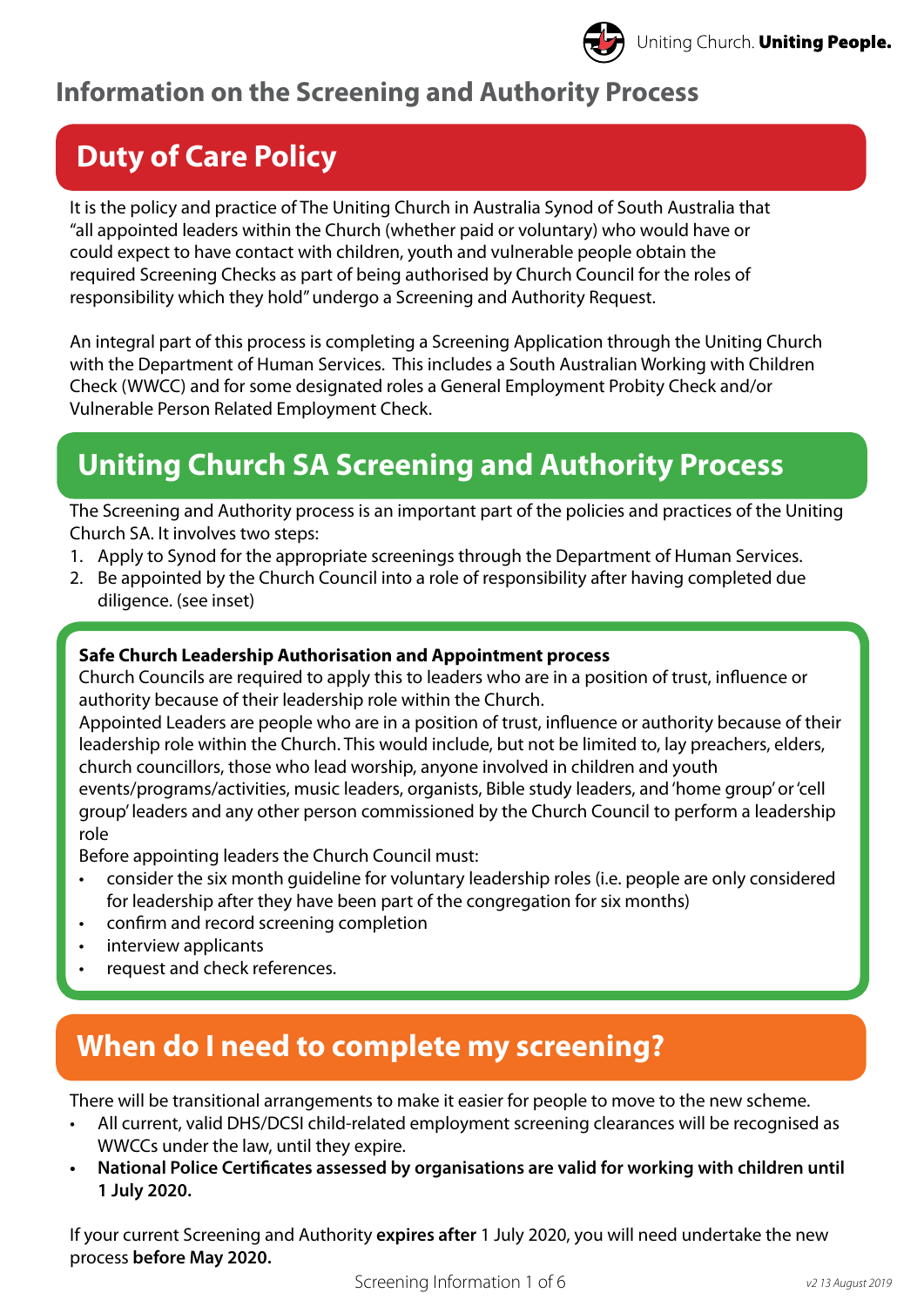### **Who needs a Working With Children's Check?**

Everyone in a role of responsibility will need a **Working With Children Check (WWCC). The Child Safe (Prohibited Persons) Act 2016** of South Australia (Part 3: 6(b))defines "Child related work" as: services or activities provided by a religious organisation.

**The South Australian Regulations** 7:(7)(2) define 'child related work' as services or activities provided by a religious organisation where a person would have or could be expected to have contact with a child. 'Contact' means: "has close physical proximity or communications with the child (orally, written, electronic, etc)." (Regs 7:(7)(6))

### **Which additional checks do I need?**

| <b>Who (for the</b><br><b>Uniting Church</b><br>SA)                     | <b>Role type</b>                                              | <b>General</b><br><b>Employment</b><br><b>Probity Check</b> | <b>Vulnerable</b><br><b>Person Related</b><br><b>Employment Check</b> | <b>Disability</b><br><b>Check</b> | <b>Aged</b><br>Care<br><b>Sector</b> |
|-------------------------------------------------------------------------|---------------------------------------------------------------|-------------------------------------------------------------|-----------------------------------------------------------------------|-----------------------------------|--------------------------------------|
| Volunteers                                                              | <b>Church Council</b><br>members and<br><b>Office Bearers</b> |                                                             | Maybe                                                                 |                                   |                                      |
|                                                                         | other roles                                                   | see description below                                       |                                                                       |                                   |                                      |
| <b>Ministry Agents</b><br>as defined by<br>the Code of<br><b>Ethics</b> | Active                                                        |                                                             |                                                                       |                                   |                                      |
|                                                                         | <b>Inactive</b>                                               |                                                             |                                                                       |                                   |                                      |
| <b>Employees in</b><br>Congregations                                    | e.g. Admin Staff                                              |                                                             | Maybe                                                                 |                                   |                                      |

### Volunteers

1. Do your responsibilities include any of the following:

- Church Council member/office bearer
- Safe Church Congregation Liaison, Privacy, Property Officer
- Rostered to drive members to church or other church related activities?
- Handling money? (e.g. count offerings, organising activities or banking duties)
- Working in a Uniting Church Op-shop or café

*If you answered yes to any of the above questions you will require:* 

### *General Employment Probity Check*

2. Do your responsibilities include any of the following:

- Designated Visitor from a Church? (E.g. pastoral, aged care or hospital)
- Do you conduct or provide services in aged care facilities or hospitals?
- Work with refugees, migrants
- Offering social support services (e.g. counselling/ financial support/ soup kitchen) *If you answered yes to any of the above questions you will require:*

*Vulnerable Person Related Employment Check*

*Screenings for volunteers continue to be at no cost to the applicant.*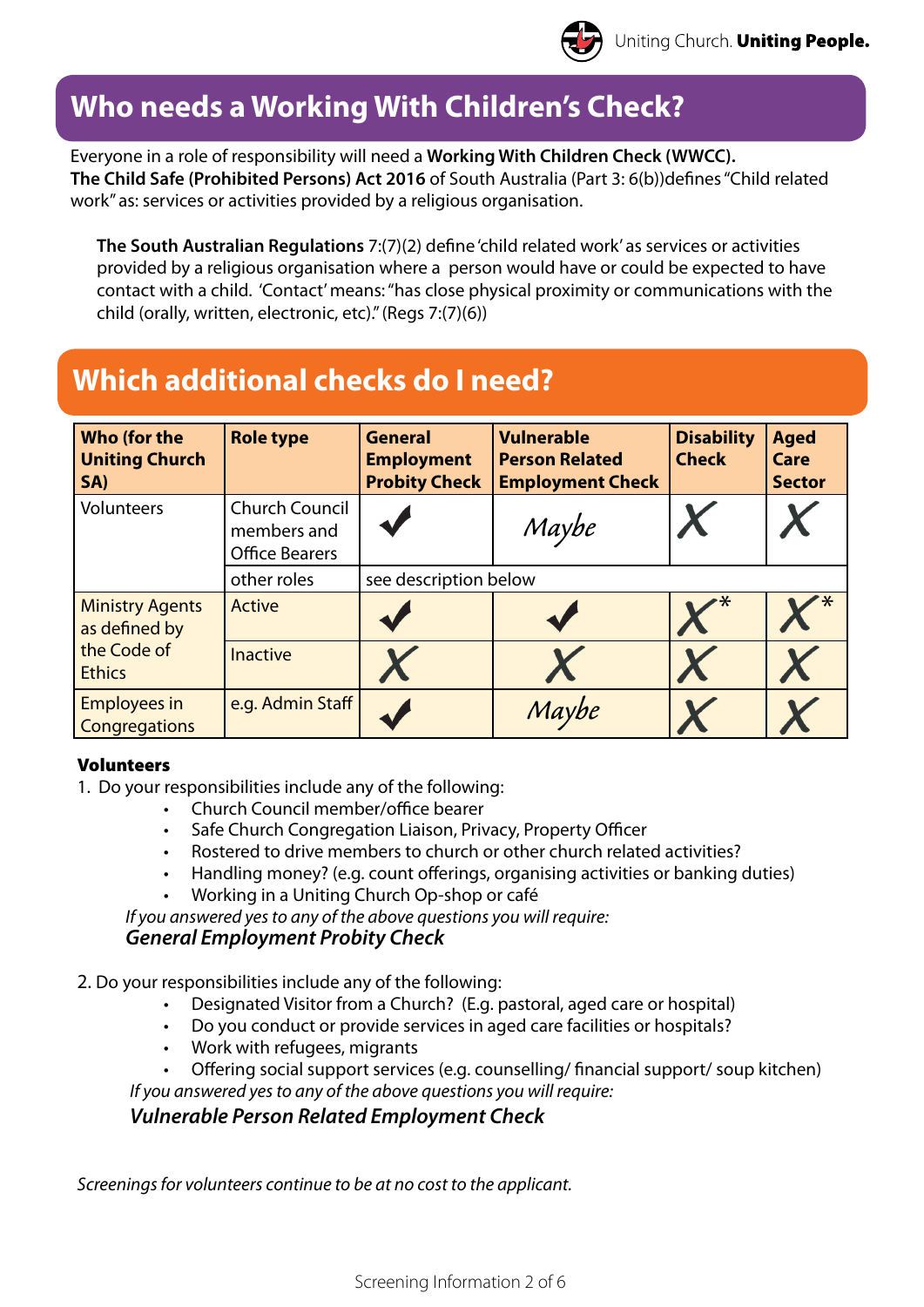**Ministry Agents** as defined in the Code of Ethics and Ministry Practice will require:

- 1. Working With Children's Check,
- 2. General Employment Probity Check
- 3. Vulnerable Person Related Employment Check
- Ministers who are retired and not deemed as 'active service' and those Ministers on 'leave of absence' do not require a General Employment Probity or Vulnerable Person Related Employment Check.
- \* Ministry Agents **only** need a *Disability Check* if employed by a Government funded disability<br>examplication organisation.
- \* Ministry Agents who are employed in an aged care facility require an *Aged Care Check*. Confirm this use the confirm this with your work site.

Employees of Uniting Churches (e.g. Administrators) require:

- 1. Working With Children Check
- 2. General Probity Check.
- 3. If in addition, you perform a service as listed above (#2), then you will require a Vulnerable Person Related Employment Check as well.

### **Cost information for Ministry Agents & employees**

Ministry Agents and employees are required to pay for their screening checks. For prices please check:<https://screening.sa.gov.au/fees-payments>

[The DHS advises:](https://screening.sa.gov.au/fees-payments) "If you have to pay for a check as part of your paid employment, you may be able to claim it as a deduction on your tax return. Find out more from the [Australian Tax Office.](https://www.ato.gov.au/individuals/income-and-deductions/deductions-you-can-claim/)"

## **Is it illegal to work with children without a check?**

#### **From 1 July 2019, it is an offence to:**

- work or volunteer in a child-related role without a Working With Children Check
- work or volunteer in a child-related role if a person is 'prohibited from working with children'
- employ a person or volunteer for a child-related role who doesn't have a valid Working With Children Check, or is prohibited from working with children.

### Offences carry fines of up to \$120,000 and/or prison sentence.

'Child related work' is services or activities provided by a religious organisation where a person would have or could be expected to have physical proximity or communications contact with a child.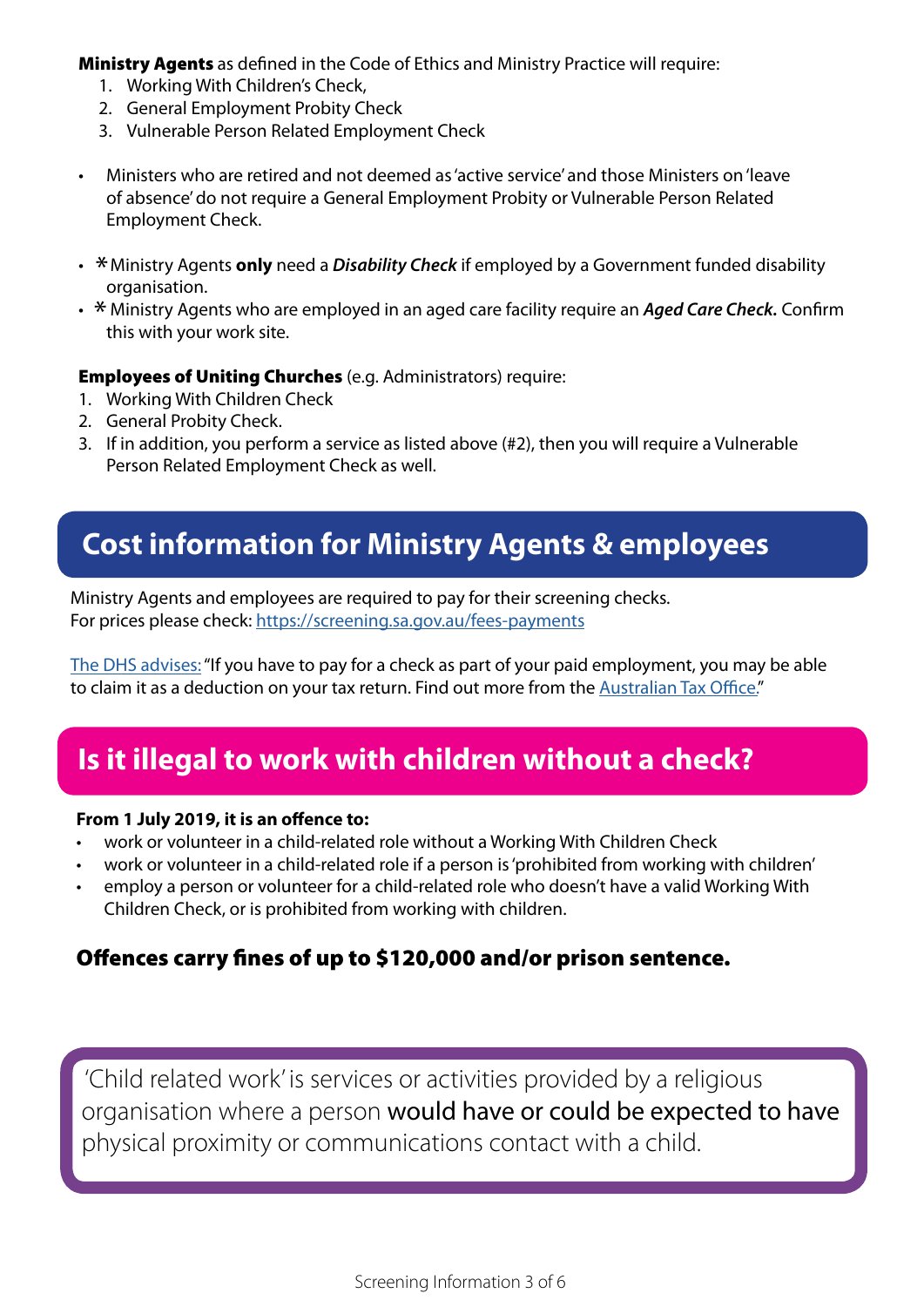### **Documents required to verify your identity**

All applicants are required to submit evidence of their identity for DHS Screening Checks. This is an online verification process which will require you to enter the numbers listed on your identity documents (e.g. licence number, passport number)

Required identity documents:

- a current Australian driver's licence AND
- a current Australian passport (may be expired up to two years)

If you do not have an Australian driver's licence or passport, please contact your Safe Church Congregation Liaison for assistance to complete your verification of identity with a 100 point check.

### **How do I begin the process?**

Please use the information sheet Process for Screening Checks found on the Safe Church webpage **[sa.uca.org.au/](http://sa.uca.org.au/safechurch/screening) [safechurch/screening](http://sa.uca.org.au/safechurch/screening)** to navigate the Screening and Authority Process.

If you find you need assistance, please talk to your Safe Church Congregation Liaison.

**General Safe Church enquiries Linda Vinall (08) 8236 4248 calledtocare@sa.uca.org.au**



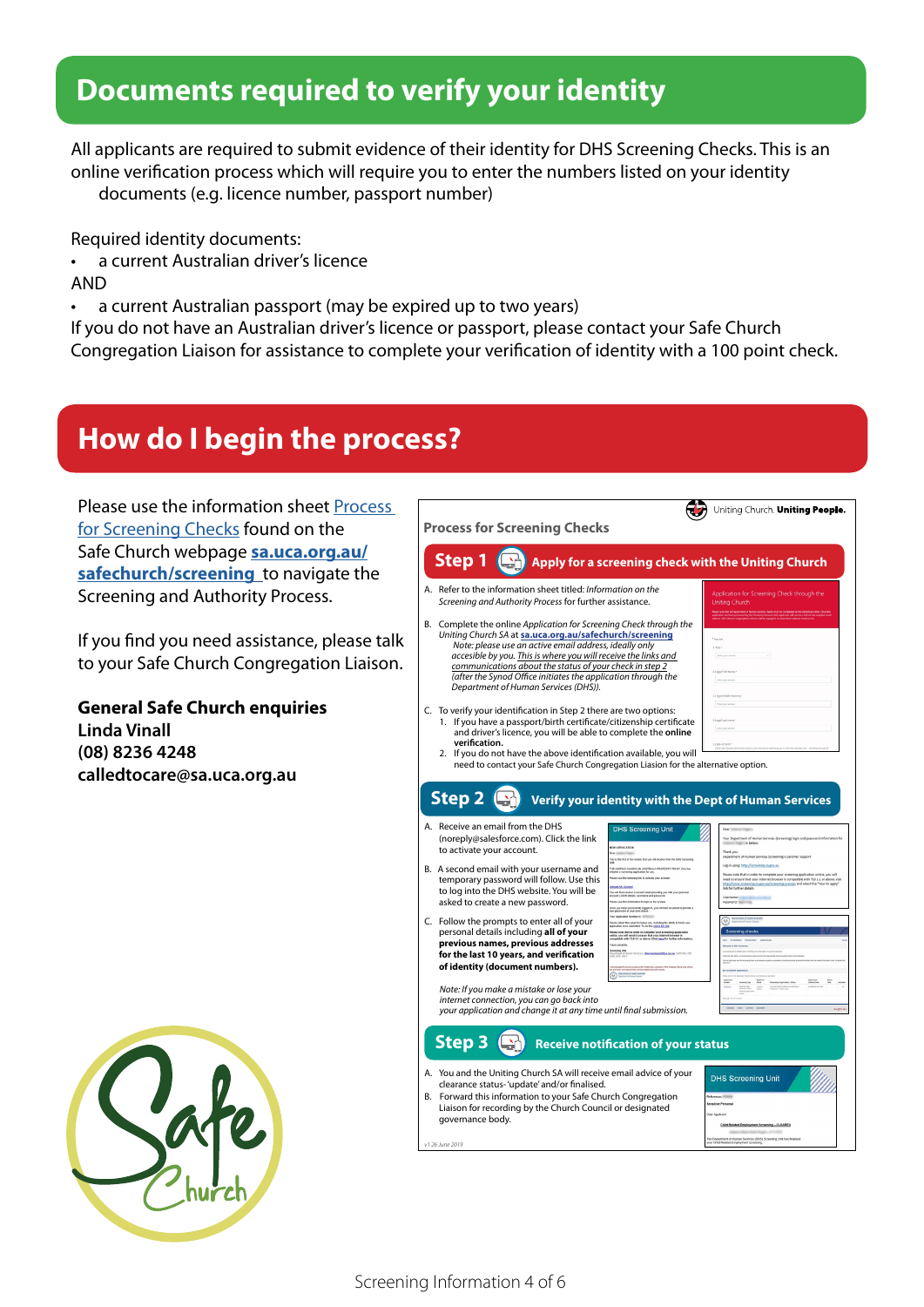

### **Frequently Asked Questions**

### **1. Why is this happening?**

The Government of South Australia has introduced stronger, more effective, and transparent screening laws for people working or volunteering with children. The new laws mean that, from 1 July 2019, everyone working or volunteering with children must have valid child-related screening. These changes were recommended as part of South Australian and federal royal commissions, to help keep children safe in our communities.

### **2. Why do I need a WWCC if I don't work in the creché?**

Under the interpretation of the Child Safe (Prohibited Persons) Act 2016, when considering the definition of Child related work 6(1)(b) services or activities provided by religious organisations all those in roles of responsibility are required to have a WWCC.

#### **3. What if I don't have internet access?**

Please contact your Safe Church Congregation Liaison as they will be given tools to assist you.

#### **4. Do I have to pay anything?**

Depending on your role within the Church:

- Employee/contractor (including Ministry Agents) An organisation's permanent, temporary and casual staff, plus any external contractors/subcontractors working for the organisation. **Employees/contractors must pay the fee for each type of check needed.**
- Students A registered tertiary pupil on a placement that is officially related to their studies. Secondary students on short placements related to their study may use a volunteer check. **Tertiary students on placements connected to their study pay a single fee no matter how many checks are needed, as long as the applications are submitted at the same time.**
- Volunteer An individual who is officially performing tasks for the organisation requesting the check, without receiving a monetary reward or other remuneration. **Volunteers pay no fees, no matter how many checks are needed.**

#### **5. What if my last screening hasn't expired yet?**

There will be a transitional period over the next twelve months.

- If you are in a **leadership role with children, youth or young people** you are requested to apply for your Screening Checks **at your earliest convenience** (not later than 1 May 2020).
- If your current Screening and Authority **expires before** 1 July 2020, you will receive advice to renew your Screening Checks through the new process.
- If your current Screening and Authority **doesn't expire** before 1 July 2020, you will need undertake the new process before May 2020**.**

#### **6. Which email should I use?**

You should use an active email where you are comfortable having confidential communications sent. This is ideally an email that only you have access to. If you are unable to access an email account, please contact your Safe Church Congregation Liaison for assistance.

#### **7. What if I don't have a driver's licence, passport or birth certificate?**

If you do not have a driver's licence AND a current Australian passport OR an Australian birth certificate OR an Australian citizenship certificate please contact your Safe Church Congregational Liaison for assistance to complete your verification of identity with a 100 point check.